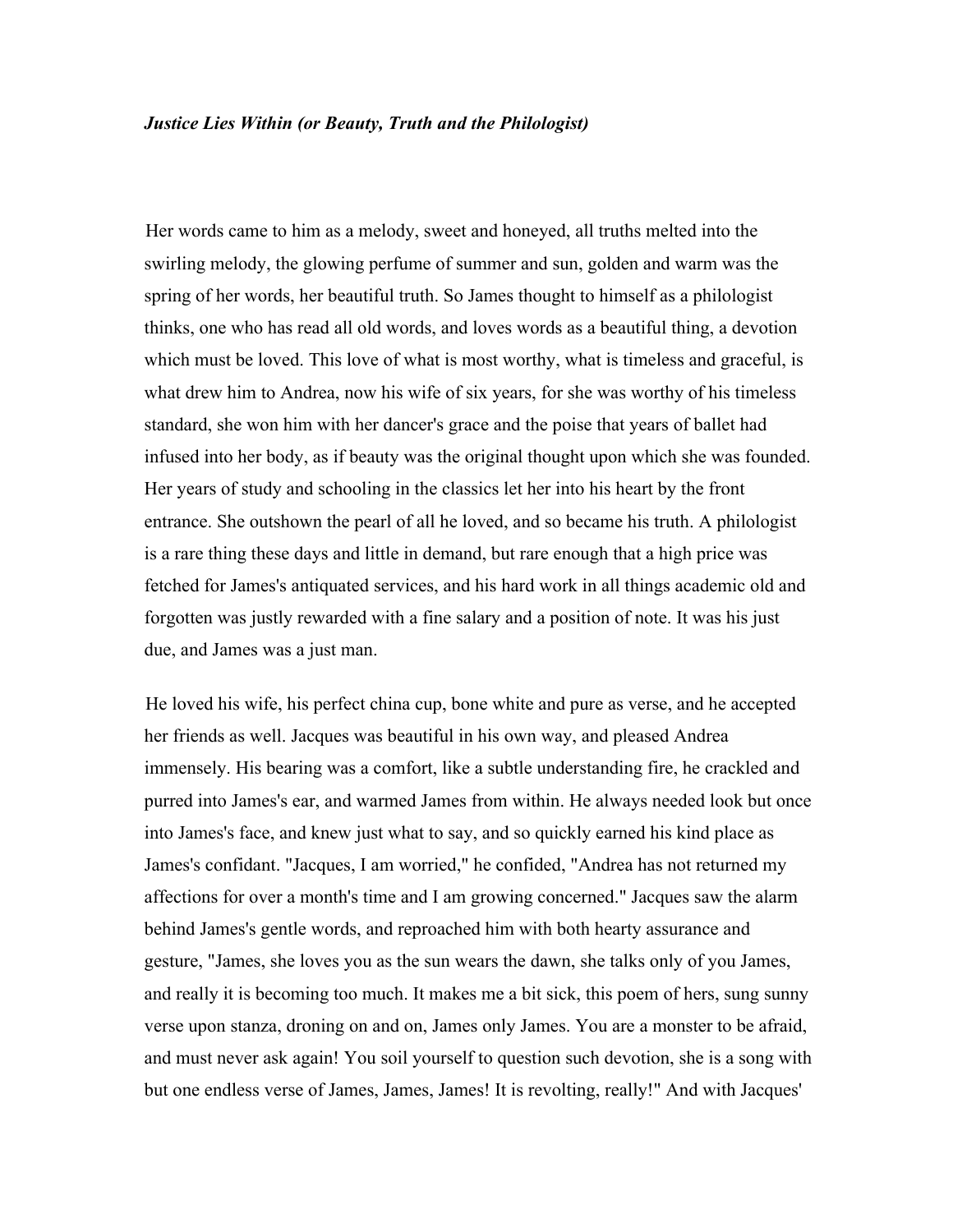round reassuring laughter and the sincerity of his words James was again sure and relaxed, he had melted, as always Jacques' truth had found a hidden tender sun lying within him, and he was charmed, soothed and calmed.

James was disappointed when the convention at which he was to speak, some two days travel distant from his home was canceled. He had been traveling too long, and was annoyed, but James swallowed his annoyance and was polite to the secretary whose responsibility it was to answer his questions, and deliver the disappointing news. After all, James was a just man. He always spoke his heart and was just to himself, and always heard the heart of another and was just to others. His lot and his credo were a simple and happy thing.

So James comforted himself to himself with these thoughts as he neared his home. Underneath his placid understanding, a bitter resentment still lurked, his annoyance at having been left empty handed, with his pride unfulfilled before the gallery which would never gather to know his words, and his sweet wife who refused his lips upon her delicate china cup.

For these reasons James did something most peculiar for him, although normal enough for many. He stopped at a pub on the way to his home, to drink and contemplate his lucky, unlucky lot. James rarely drank because he rarely craved drink, but now he found appetite and shook hands with the bartender with a vigor and happiness which hid his discomfort from the eyes of all but himself.

He had but three drinks, and for many that would have been a small thing, but for James it was rare and potent. He found courage for new thoughts, and was warm with a passion, a tender lust which crept within his empty despair and filled him with the nectar of sure desire, certain knowledge of what he needed, and so he crept into his own home, a burglar to steal what he already owned. Giddy with full sure delight, and a pounding heart he feared would betray his stealth, he opened the door to his bed chamber, a thief to steal his wife's heart from her sleeping breast, and know what he might know best to steal! Of course this game was only a game and James would never offer himself over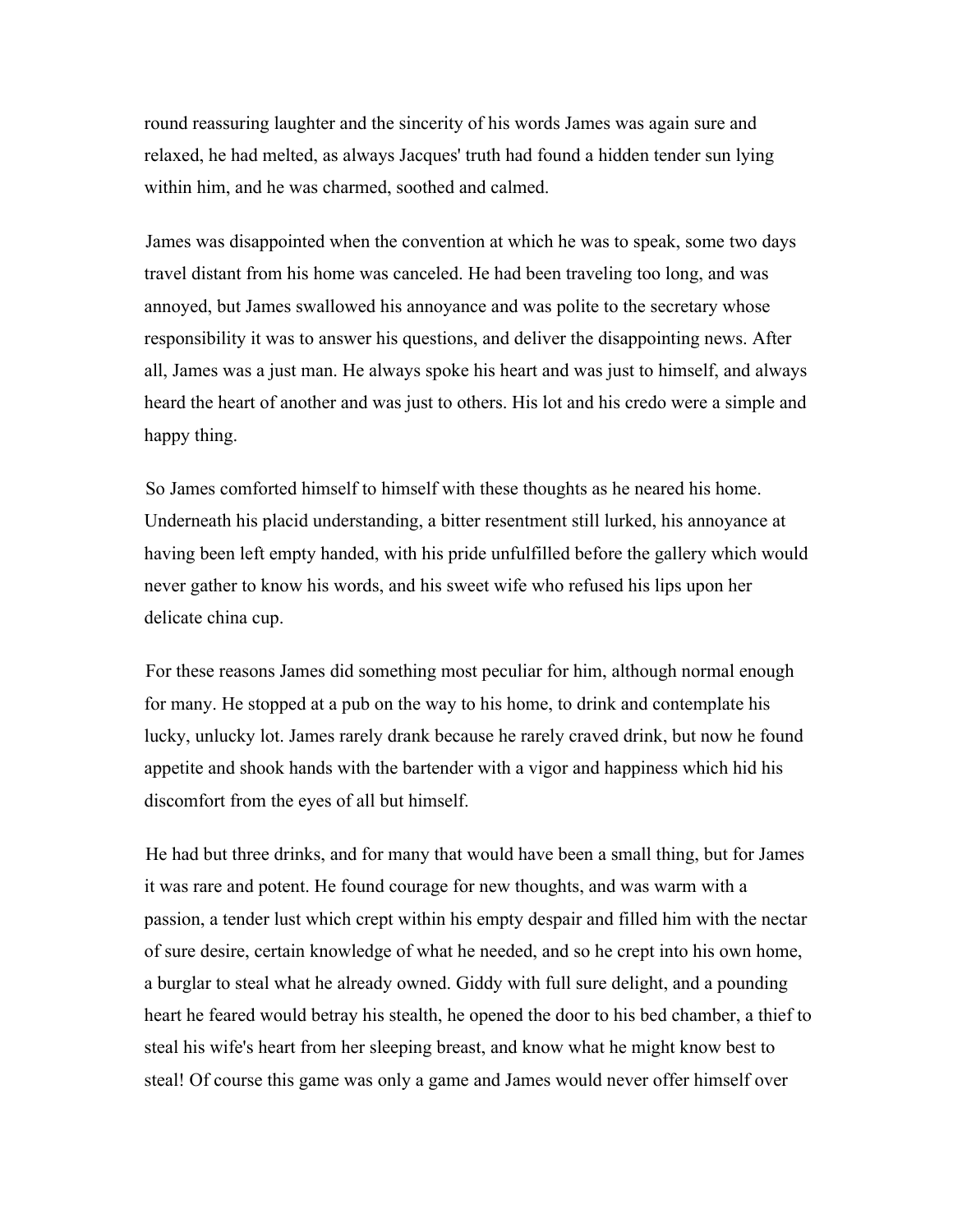protest, because James was a just man. But now James was hot and alive within the game, and thought to himself, "Sometimes justice must steal its own happiness." And so he sought the forbidden intoxicating invigoration, of a just thief's pleasure.

Opening so slowly, the door creaks, and James creeps over to his bed and sees a double shadow under the quilt, a double form beneath the covers, and so finds the twin which lies beneath the stretched skin of every just man. James knew his heart as a splitting hammer which mauls life, and fiends upon its own tenderness, to birth malevolence. All kindness doubled up within him, and hated itself, cutting into itself and mocking itself, mocking all love with knowledge. Every just thing in James rose up to destroy him. All he denied for justice became a cruelty unto himself, a deep laceration. One who is just denies much that is within him. All unfair things in himself and the world lie held within his just heart, and so does he suffer to contain all injustice, and is thereby violating of himself. A just man is just to the world, and so unjust to himself. This is his self-cruelty, he denies his inner demon, he silences his injustice.

James's injustice to himself leapt away, as if a black stroke of lightening split his eyes open, and but a burnt coal remained. He reached into the nightstand and pulled out his revolver. He and Andrea had enjoyed target shooting that summer afternoon some five years ago when he extolled the virtues of hollow point ammunition, and plugged a water filled milk jug twice, once with a round nosed lead bullet, and then after the jug sprang the resultant leak, a second shot with a hollow point, which spent the jug, now knocked into pieces, as the water plumed high in the air, a mist of tender dew suspended before the sun, his Andrea, a vision behind a prism of mist... Now the memory found the strength of annihilation, and he burned his happiness into rage. James was no longer a just man. He was now, just a man. James had gone insane.

He snapped the light on to reveal the two lovers, Andrea and Jacques, intertwined, blissfully, innocently asleep. He found a sadist's pleasure within his just a man's heart, and pressed the .357 into Jacques' temple, leaning his 175 pounds fully into the butt of the gun, so the barrel might crush the eye socket. Jacques awoke with a shout, pulling his head away in a reflex jerk, he looked at the man before him, a vicious ghost he had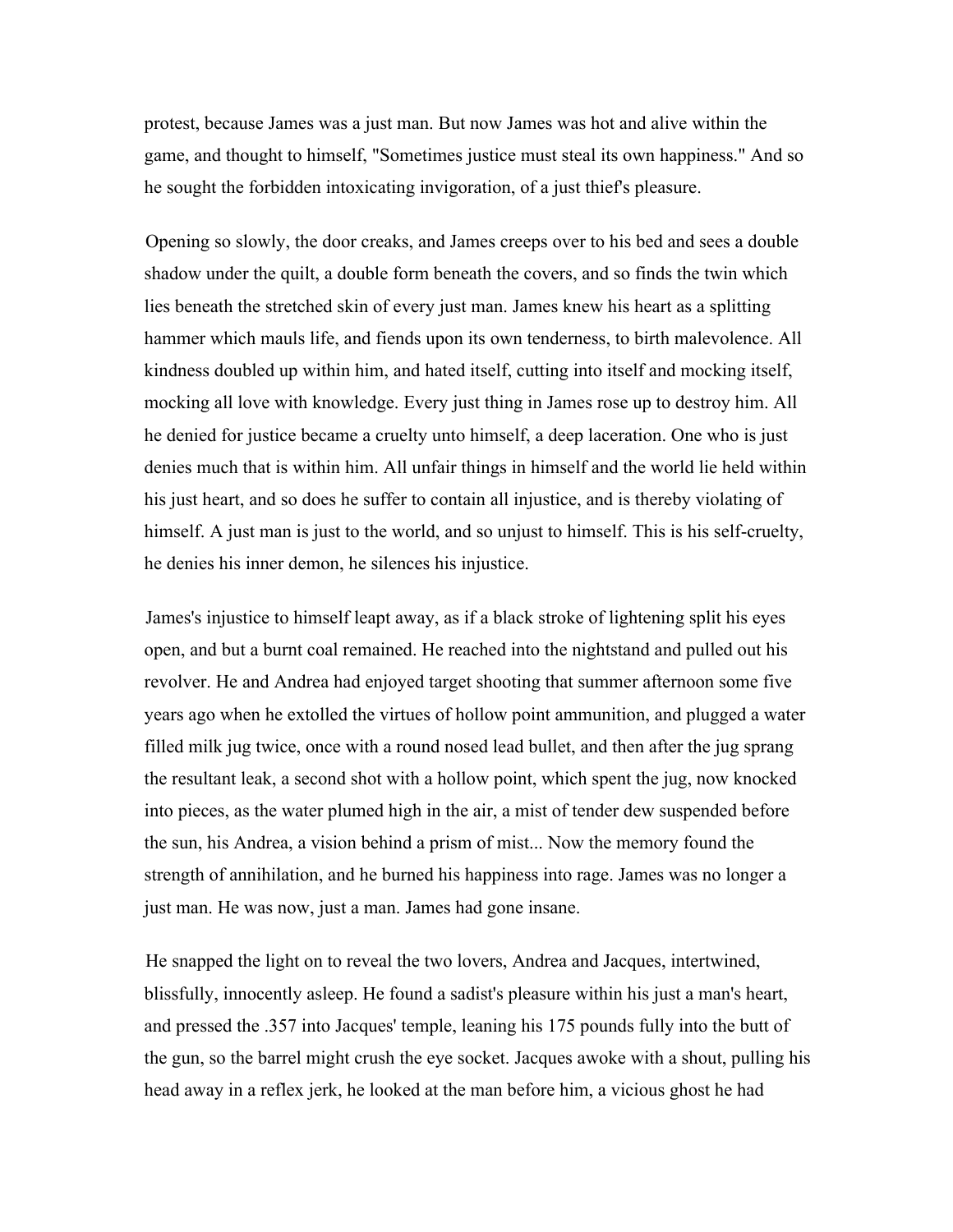raised and gutted now leered at him, saw him holding her waist, holding the remains of James's mortal soul, now corrupted for her surrender, his wife awoke to see herself reflected in his eyes, a black mirror for a necrotic dream, a dead black rose, a fallen rose which calls for the flame to cleanse us of its memory.

"James." No sooner had Jacques said his name than James began to speak brightly, teasingly in a strange unknown Scottish cadence, "Jacques me lad be sure 'tis me, 'tis I the cock whose hen you lay! Ha! I am the owner of the roost, be sure my claw into your eye did feast, and I will snap you oft and dead, but first little man, you poor little man, you shall tell me of what tale you can, so bring your last moments be they long or short, till you bore me and at last are here no more!" Now James lost his cheerful Scottish accent, and his bearing shifted without warning as a loving broad smile of great charm and falseness stretched over him, a broad horizonless sunrise like a golden stench, reaching out from his vile, hateful, just soul, and James began again as if for the first time, "Dear Jacques, I must demand you tell me a tale to occupy my pleasure, so I may fully enjoy, and compass your death. If you tell me a short tale, I will kill you quickly. If you tell me a long one, I shoot later. But do be sure dear one, be sure that you make it to my liking, or I will delight myself, and shoot you dead!"

At this, Jacques knew that he betrayed his friend who had now, clearly, been driven entirely mad. In an effort to prolong his life, Jacques began to tell a story to please his executioner, one which would mirror his thoughts, and so delay his own fate. After all, reading the truth which fits best in the ear, a natural empathy from the sight of a face, to see the thought it held forth and voice it, was Jacques' greatest and most natural gift. Jacques spoke, "There was a man named Michael, and he was a good man. He was good to his wife and his friends. He gave them a thousand unrequited gifts, and caring was chief among them. He never answered the messenger to account for his massage, and the fault was his alone but too often to bear. His wife and friends were quick to use his just nature against him. She beset him with subtle nagging doubt, to teach him as to belittle himself, to mistrust himself, and his friends saw fit to gladly aid her, for this is but one of many ways a just man can be made soft easy prey, if his friends prefer profit to friendship." Jacques looked up and judged James to be pleased. He felt the black eyes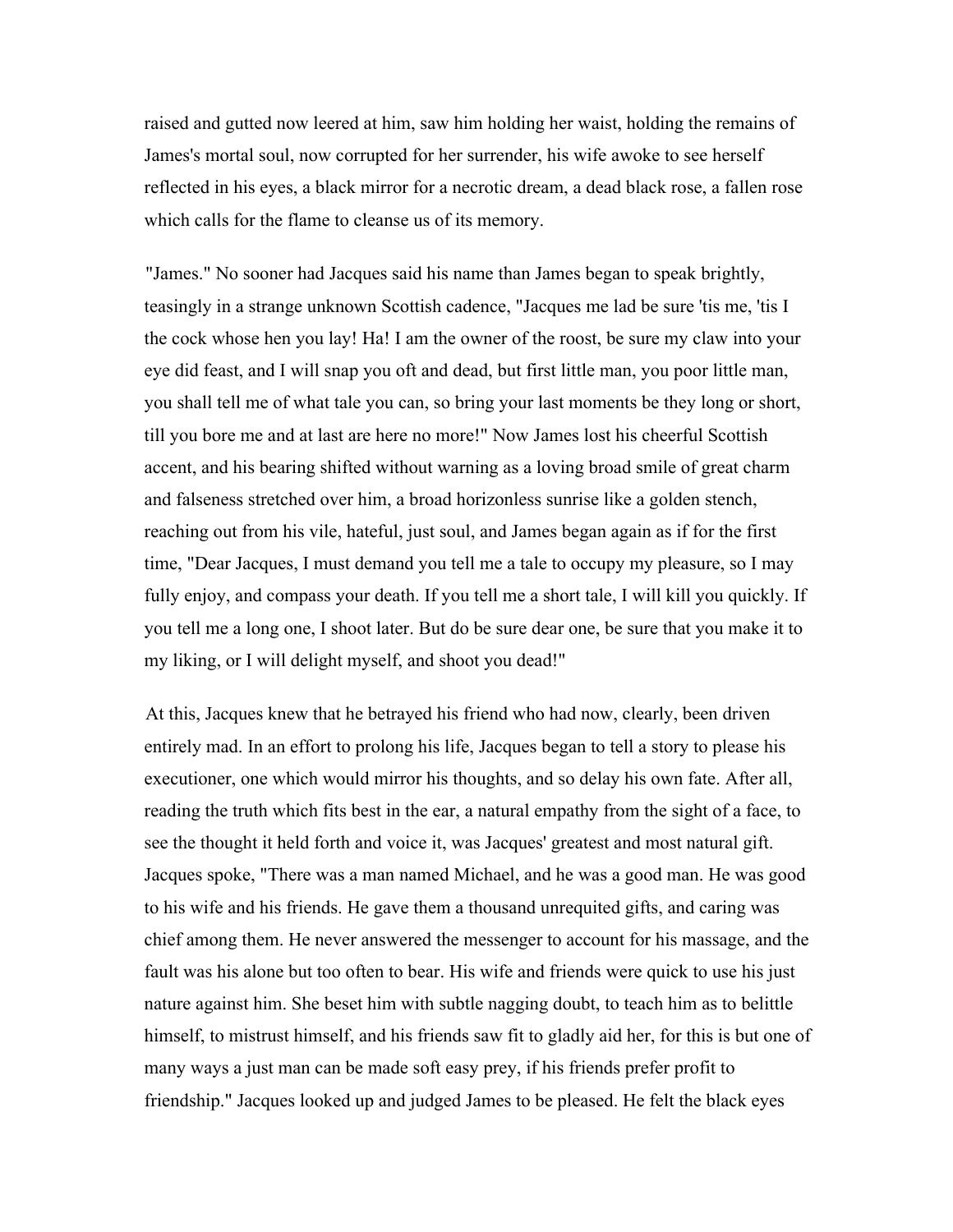press into him, just as the gun barrel did they sink into him, and bruise him to knowing, so did they also leave a mark. "So Michael's wife and friends turned against him and poured their scorn upon Michael, and in time his ear held their words for his own and his ear turned against him, and his eye saw the ugly things they saw for him, and he mistook them for himself and so his own eye did turn against him, and beheld his soul as an untrue thing. As a true man he was fooled, and thought he knew himself, a belittled and self forsaken disgrace and disappointment to be struck from the sight of all worthy things, and so he climbed the highest cliff, and bade the world farewell. He said goodbye to the fragrant grasses and the carpeted hills, goodbye to all he loved and treated with love, and jumped. As he fell towards the earth, the seconds embraced him, each as a year, and he languished in the memories of his life. He remembered a story which his father had often told him, but which he never understood.

Michael's father had oft told of an old stoic Indian named Red Blood. Red Blood's family had raised him to hide his feelings and his tears. "Speak not, for that which is better known, is better known in silence." In turn, as a father himself, the dignity of Red Blood's silence graced his family, who flourished to find his kind heart always beat with them in deed and kindness, if but unspoken in word. His life was in those he loved because he had placed it there, and it had to be so, because he cared too much to speak it. He could but show it in deeds. So is truth made plainest to be seen, rather than spoken. He found himself often to struggle in his thoughts, unable to say what he was, and so he doubted himself. Deep down Red Blood wondered, "Do I truly feel that which I can not speak?" That thought was his secret doubt, Red Blood's secret trial by doubt.

The government sent a cringing hateful white man, a veteran from the civil war, empty and sour to himself he came to the Indians as a poison wind drunk and reeling with his hate. The man ordered the village burned, and the white people broke the bones of the women and raped them as rag dolls to be tossed in a ditch. Red Blood was gut-shot, and bled out on the dirt floor before the white colonel, a proud devil who wanted his morsel of shame. The colonel seemed to need something from Red Blood, he seemed only to enjoy himself in the suffering of another and asked, "Ain't ya got nothin' to say fir yourself, for ya die, injun?" Red Blood thought through his life in his last few moments,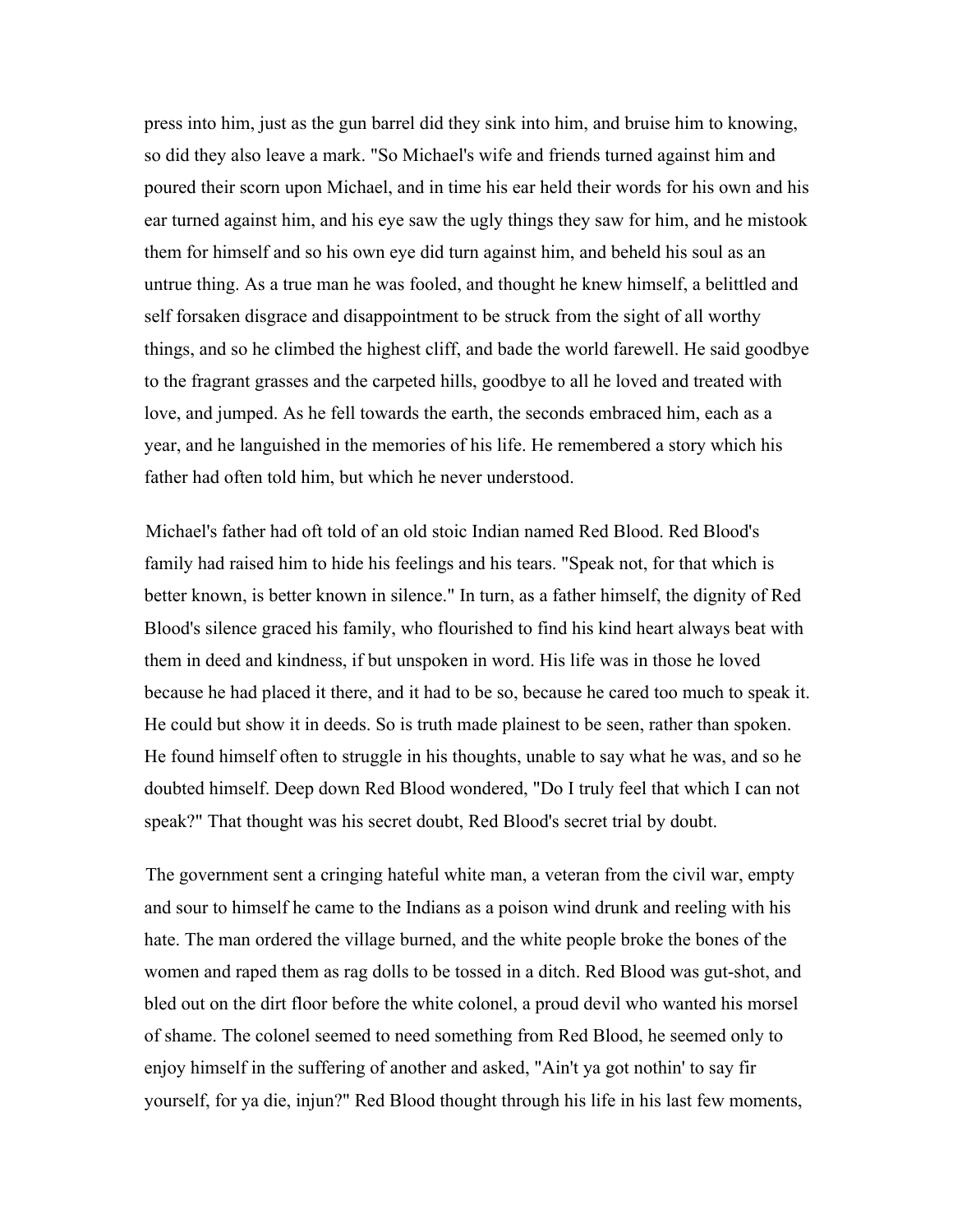where each second is as thick as a lazy year. He knew his family loved him and he gave of himself to them. He knew he, as all of us, must die, and found it easy to bear having met his challenge with strength and deeds, rather than hollow words. Red Blood knew himself in death and answered his secret doubt with his whole life, and knew his sure heart which never doubts. With some annoyance the colonel heard Red Blood speak his final utterance, an utterance of gratitude, as the last of his blood was swallowed into the hungry earth which never returns us to ourselves, and so makes us precious. Finally the colonel leaned over Red Blood to listen for the last of his triumph, but instead of what he wanted, he heard only these few words, "Thank you for showing me."

As he plummeted to earth, for the first time Michael understood the meaning of this cruel parable, and also knew himself in death, and beheld his deeds of caring for those he loved, and his honesty before himself and saw the ugliness of his tormentors was not his to own, for he had looked into his heart as it stretched back over his days and found its shadow was bright, and just as Red Blood's deeds were his own deeds, each true to himself and those he loved, so he found the approach of the hungry earth as a a hopeful thing, and laughed lovingly to know himself before himself. He too found himself a promise fulfilled, a hope made real, and so welcomed the hungry earth which never returns us to ourselves, and so makes us precious.

James's soul had written the tale, and now his eyes passed through Jacques again, and he asked the betrayer, "How does the hungry earth find you, my brother? How precious are you to have it know the taste of your salt soul, the last of your oily red tide will soon be drunk into its thirsty sands. Will they be the cleaner or the dirtier for knowing you?"

James's words fell into Jacques' soul as a bolt of the blackest lightening, the most terrible knowledge born through his friend's eyes, now spoken from his own lips, the knowledge of his deeds clawed back out through him, raking his soul, rending it with the black truthful claws of self-knowledge. So the bolt fell from James's madness into Jacques, the lightning which knows what twin lies beneath. Every black corner of Jacques soul glowed, alive with a thousand ugly eyes. Every false truth spent to comfort, every slippery opinion which made the hearer warm and sleepy for the lie, so Jacques could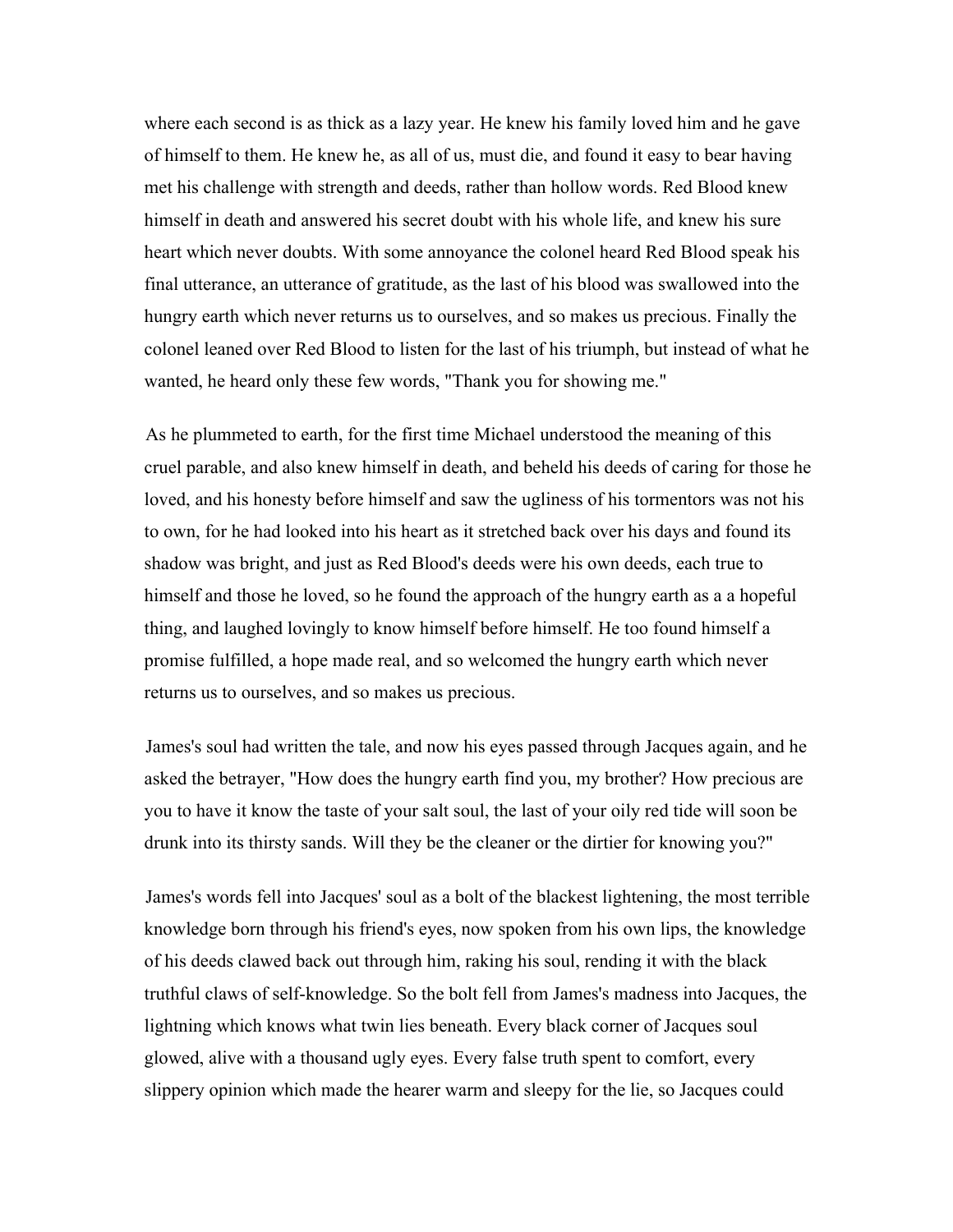move closer to his prey. All the lies he had stolen from his wife and children, and now the terrible truth that the friend he deceives, knows him better than he does himself...until now. The true vision of his vain ugly soul claimed him, Jacques shook with a gasp of recognition and he trembled, but not of his fear to die, as he knew he soon would, but of disgust and nausea, loathing and the vile scent which knows itself, and is appalled. So Jacques shook, but with hope. Only the bullet, only the end could cleanse and cure. Jacques wished only for hope to claim him, and so James saw and knew what black magic, what forbidden sight and knowledge he had cast into his friend, a black magic mixed of both the highest vision and lowest order of man. A truth like Jacques' soul born to daylight, is a darkness made naked in sight, a shaming of the truth, a beholding of the unholy cloaked truth in the plain unblinking white of daylight, a black vision of the magician's hollow pandering soul, a magical rape. So had Truth found Jacques' hidden soul, and bestowed Hope.

James found that his throat was dry, his hand shook and his madness had vanished. He understood his broken friend, and his ugly wife. He put the pistol back on the nightstand and left the pair in each others arms, Jacques weeping and begging, his eyes pinched shut, each like a dry fisted prune, below them his mouth opening, and the black hopeful words crawling, lurching, naked, exposed and shivering words, pushed out into the cold morning air, "Shoot! Shoot! Shoot damn you-- DO IT!"

James walked into the empty street. It was 5:30 am, the dawn was leaking its first rays, hued in rose, so shy, as if bashful, embarrassed at its own beauty, gradually emerging, so slowly that it might forget itself. So James thought as a philologist in whom hope has taught the future new verse, and found ancient beauty, lives in the greenest of hope's new leaves. What is ancient beauty and knowledge, but youth and thought which time has refused to plunder? So deeply was James captivated by the beauty of his new musings, and so engrossed in their new truth, that he hardly noticed the pistol shot, but his wife's scream was unique, it tugged at his ear and caught him to pull him from his thoughts. He turned toward the sound in amazement. He had never heard a more honest, less practiced or less beautiful utterance come from her lips. Had he only now, for the first time heard the note of her true soul? He felt sure that he would never again mistake hollow beautiful